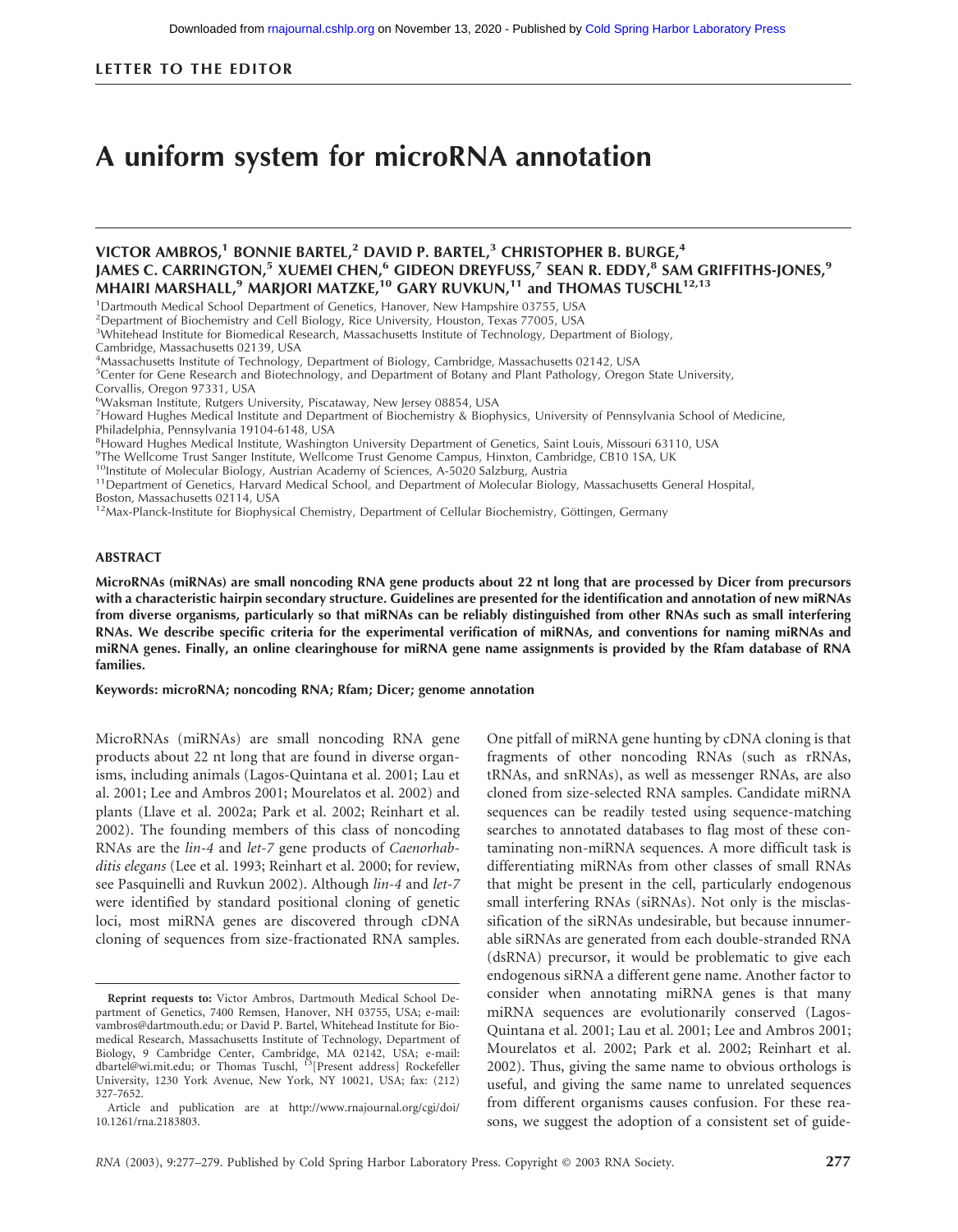lines for the classification of small RNAs as bona fide miRNAs, and provide a mechanism for the assignment of miRNA gene names.

MicroRNAs and siRNAs cannot be distinguished on the basis of their functions. Although siRNAs trigger the cleavage of target mRNAs (Zamore 2002), and the canonical miRNA, *lin-4*, is a translational repressor that does not influence target mRNA abundance (Olsen and Ambros 1999), other miRNAs recognize their targets and direct RNA cleavage as if they were siRNAs (Hutvagner and Zamore 2002; Llave et al. 2002b; Rhoades et al. 2002; Zeng et al. 2002). Even if miRNAs could be distinguished from siRNAs based on function, there is often the need to name a gene before the function is elucidated. The biochemical compositions of miRNA and siRNA molecules are also indistinguishable, both having the characteristic features of Dicer products (20–25 nt length,  $5'$ -phosphate, and  $3'$ -hydroxyl). Thus, miRNAs are most readily distinguished from siRNAs based on unique aspects of their biogenesis. Biological siRNAs come from long exogenous or endogenous dsRNA molecules (very long hairpins or bimolecular duplexes), processed such that numerous siRNAs accumulate from both strands of the dsRNA. MicroRNAs come from endogenous transcripts that can form local hairpin structures, which ordinarily are processed such that a single miRNA molecule accumulates from one arm of a hairpin precursor molecule. Sometimes the primary transcript contains multiple hairpins, and different hairpins give rise to a different miRNAs. These are considered polycistronic miRNA transcripts, and each hairpin is given a unique gene name.

Given the desire to avoid designating siRNAs or fragments of other RNAs as miRNAs, miRNAs are identified using a combination of criteria for both their expression and biogenesis.

#### Expression criteria

- A. Detection of a distinct ∼22-nt RNA transcript by hybridization to a size-fractionated RNA sample (ordinarily by the Northern blotting method).
- B. Identification of the ∼22-nt sequence in a library of cDNAs made from size-fractionated RNA. Such sequences must precisely match the genomic sequence of the organism from which they were cloned (except as noted below).

#### Biogenesis criteria

C. Prediction of a potential fold-back precursor structure that contains the ∼22-nt miRNA sequence within one arm of the hairpin. In this criterion, the hairpin must be the folding alternative with the lowest free energy, as predicted by mfold (Mathews et al. 1999) or another conventional RNA-folding program, and must include at least 16 bp involving the first 22 nt of the miRNA and the other arm of the hairpin. It should not contain large internal loops or bulges, particularly not large asymmetric bulges. In animals, these fold-back precursors are usually about 60–80 nt, whereas in plants, they are more variable, and may include up to a few hundred nucleotides.

- D. Phylogenetic conservation of the ∼22-nt miRNA sequence and its predicted fold-back precursor secondary structure. The conserved hairpin should meet the same minimal pairing requirements as in criterion C, but need not be the lowest free energy folding alternative.
- E. Detection of increased precursor accumulation in organisms with reduced Dicer function.

None of the above criteria on its own is sufficient for a candidate gene to be annotated as a novel miRNA, because evidence of expression alone (A or B) would not exclude siRNAs, and a hairpin structure (C or D) is not a unique characteristic of miRNA biogenesis, nor is Dicer processing (E). Therefore, evidence of both expression and biogenesis characteristic of miRNAs are required. Ideally, a miRNA would be identified based on strong evidence that an asymmetric ∼22-nt product accumulates in vivo, and that the product is processed from a phylogenetically conserved hairpin precursor by Dicer  $(A + D + E)$ . However, in the absence of processing data,  $A + D$  is sufficient. Note that criterion A, which involves data about abundance of a ∼22 nt RNA, is a stronger expression criterion than is B. Similarly, D is a stronger criterion for a hairpin precursor than is C, because D incorporates phylogenetic conservation to support the precursor structural prediction. Therefore, criterion C should be supported by strong expression data  $(A + C)$ , and criterion B should be supported by strong biogenesis data (B + D). In a case where the ∼22-nt miRNA is not detected or cloned, a candidate gene can still be annotated as an miRNA gene if a phylogenetically conserved hairpin precursor can be detected and is shown to accumulate in organisms depleted in Dicer function  $(D + E)$ . However, this latter situation should be approached with special care, as other classes of hairpin-containing RNAs might be metabolized by Dicer.

Homologs of previously validated miRNAs need not meet as stringent criteria to be annotated as additional miRNA loci. Very close homologs in other species can be annotated as miRNA orthologs without experimental validation, provided they satisfy criterion D. In cases where a cDNA sequence does not match the available genomic sequences, if that precise cDNA was nevertheless cloned multiple times (criterion B) and is close in sequence to a known miRNA, it can be annotated as a variant form of the known miRNA. Candidates can also be identified based on sequence similarity to authenticated miRNAs from the same species. When such a candidate is so similar in sequence to the known miRNA that the probe designed to detect it would surely cross-hybridize with the known miRNA, criterion A need not be satisfied, and the candidate can be annotated as a variant form of the known miRNA, provided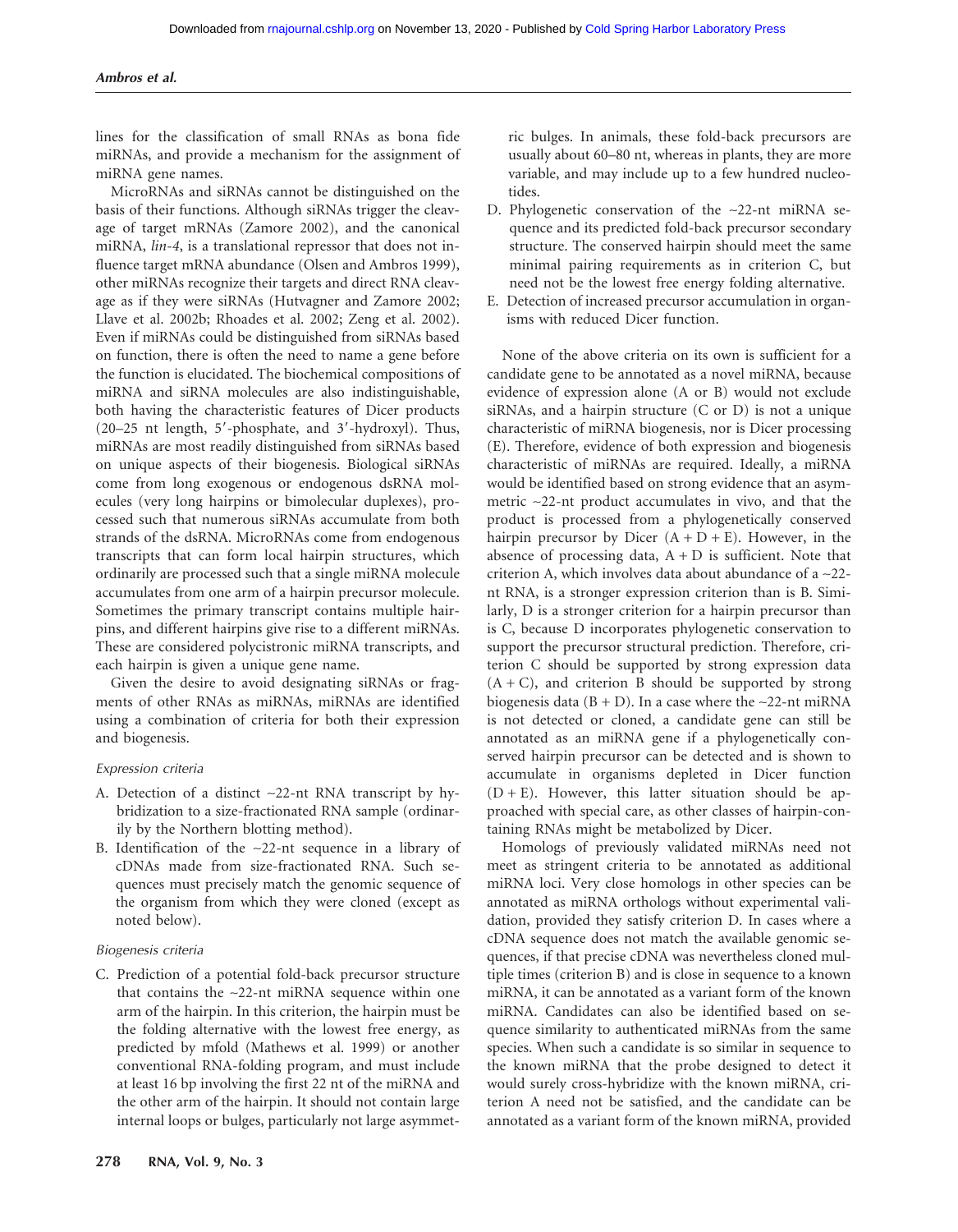that the candidate itself meets criterion C, and there is also very high confidence that one of these paralogs is a confirmed miRNA (i.e., its classification is supported by at least three of the listed criteria). When there are two or more mismatches between the miRNA paralogs such that probes could differentiate between the species on Northern blots, criterion A must be satisfied experimentally. Sometimes partially overlapping cDNA sequences are identified from the same locus; these are assumed to represent differentially processed products from the gene.

MicroRNAs come from a single-molecule fold-back (hairpin) structure; RNAs that are processed by Dicer from a hybrid between two antiparallel transcripts are siRNAs and not miRNAs. Thus, an observation that ∼22-nt RNAs are produced from both a sense and an antisense transcript is evidence of siRNAs. Because essentially all miRNA precursors described so far produce a mature microRNA preferentially from either the 5' or 3' fold-back strand, cases where both strands accumulate as ∼22-nt RNAs should warrant caution. Similarly, no known microRNA precursors have yet been found that produce multiple nonoverlapping mature miRNAs from the same arm of the foldback precursor. Therefore, such cases should also be carefully considered as possible siRNAs; at any rate, it is recommended that each hairpin structure be considered a single gene, and all mature miRNAs from that hairpin should be annotated as alternatively processed gene products.

MicroRNAs are named using the "miR" prefix and a unique identifying number (e.g., miR-1, miR-2, . . . miR-89, etc.). The genes that encode the miRNA are also named using the same three-letter prefix, with capitalization, hyphenation, and italics according to the conventions of the organism (for example, *mir-1* in *C. elegans* and *Drosophila*, *MIR156* in *Arabidopsis* and rice). The identifying numbers are assigned sequentially, with identical miRNAs having the same number, regardless of organism. Nearly identical orthologs can also be given the same number, at the discretion of the researcher. For example, miR-1 of *Drosophila* differs by a single nucleotide from miR-1 of *C. elegans* and humans. Identical or very similar miRNA sequences within a species can also be given the same number, with their genes distinguished by letter and/or numeral suffixes, according to the convention of the organism (e.g., the ∼22-nt transcripts of *Drosophila mir-13a* and *mir-13b* are slightly different in sequence, whereas those of *mir-6*-*1* and *mir-6*-*2* are identical; Lagos-Quintana et al. 2001).

An online clearinghouse for miRNA gene name assignments (http://www.sanger.ac.uk/Software/Rfam/mirna/) is provided by the Rfam database of RNA families (Griffiths-Jones et al. 2003). The primary purpose of the clearinghouse is to assign unique gene names to distinct miRNAs while maintaining complete confidentiality for unpublished data. To avoid accidental overlap, Rfam will assign a name only after a paper describing the sequence has been accepted for publication. This resource also provides a searchable database of published miRNAs and aims to facilitate the evaluation of candidate sequences according to the above guidelines.

#### **ACKNOWLEDGMENTS**

The publication costs of this article were defrayed in part by payment of page charges. This article must therefore be hereby marked "advertisement" in accordance with 18 USC section 1734 solely to indicate this fact.

*Received November 12, 2002; accepted December 4, 2002.*

#### **REFERENCES**

- Griffiths-Jones, S., Bateman, A., Marshall, M., Khanna, A., and Eddy, S.R. 2003. Rfam: An RNA family database. *Nucleic Acids Res.* **31:** 439–441.
- Hutvagner, G. and Zamore, P.D. 2002. A microRNA in a multipleturnover RNAi enzyme complex. *Science* **297:** 2056–2060.
- Lagos-Quintana, M., Rauhut, R., Lendeckel, W., and Tuschl, T. 2001. Identification of novel genes coding for small expressed RNAs. *Science* **294:** 853–858.
- Lau, N.C., Lim, L.P., Weinstein, E.G., and Bartel, D.P. 2001. An abundant class of tiny RNAs with probable regulatory roles in *Caenorhabditis elegans*. *Science* **294:** 858–862.
- Lee, R.C., Feinbaum, R.L., and Ambros, V. 1993. The *C. elegans* heterochronic gene *lin-4* encodes small RNAs with antisense complementarity to *lin-14*. *Cell* **75:** 843–854.
- Lee, R.C. and Ambros, V. 2001. An extensive class of small RNAs in *Caenorhabditis elegans*. *Science* **294:** 862–864.
- Llave, C., Kasschau, K.D., Rector, M.A., and Carrington, J.C. 2002a. Endogenous and silencing-associated small RNAs in plants. *Plant Cell* **14:** 1605–1619.
- Llave, C., Xie, Z., Kasschau, K.D., and Carrington, J.C. 2002b. Cleavage of *Scarecrow*-like mRNA targets directed by a class of *Arabidopsis* miRNA. *Science* **297:** 2053–2056.
- Mathews, D.H., Sabina, J., Zuker, M., and Turner, D.H. 1999. Expanded sequence dependence of thermodynamic parameters improves prediction of RNA secondary structure. *J. Mol. Biol.* **288:** 911–940.
- Mourelatos, Z., Dostie, J., Paushkin, S., Sharma, A., Charroux, B., Abel, L., Rappsilber, J., Mann, M., and Dreyfuss, G. 2002. miRNPs: A novel class of ribonucleoproteins containing numerous micro-RNAs. *Genes & Dev.* **16:** 720–728.
- Olsen, P.H. and Ambros, V. 1999. The *lin-4* regulatory RNA controls developmental timing in *C. elegans* by blocking LIN-14 protein synthesis after the initiation of translation. *Dev. Biol.* **2:** 671–680.
- Park, W., Li, J., Song, R., Messing, J., and Chen, X. 2002. CARPEL FACTORY, a Dicer Homolog, and HEN1, a Novel Protein, Act in microRNA metabolism in *Arabidopsis thaliana*. *Curr. Biol.* **12:** 1484–1495.
- Pasquinelli, A.E. and Ruvkun, G. 2002. Control of developmental timing by microRNAs and their targets. *Annu. Rev. Cell. Dev. Biol.* **18:** 495–513.
- Reinhart, B.J., Slack, F.J., Basson, M., Pasquinelli, A.E., Bettinger, J.C., Rougvie, A.E., Horvitz, H.R., and Ruvkun, G. 2000. The 21 nucleotide *let-7* RNA regulates developmental timing in *Caenorhabditis elegans*. *Nature* **403:** 901–906.
- Reinhart, B.J., Weinstein, E.G., Rhoades, M.W., Bartel, B., and Bartel, D.P. 2002. MicroRNAs in plants. *Genes & Dev.* **16:** 1616–1626.
- Rhoades, M.W., Reinhart, B.J., Lim, L.P., Burge, C.B., Bartel, B., and Bartel, D.P. 2002. Prediction of plant microRNA targets*. Cell* **110:** 513–520.
- Zamore, P.D. 2002. Ancient pathways programmed by small RNAs. *Science* **296:** 1265–1269.
- Zeng, Y., Wagner, E.J., and Cullen, B.R. 2002. Both natural and designed microRNAs can inhibit the expression of cognate mRNAs when expressed in human cells. *Mol. Cell* **9:** 1327–1333.